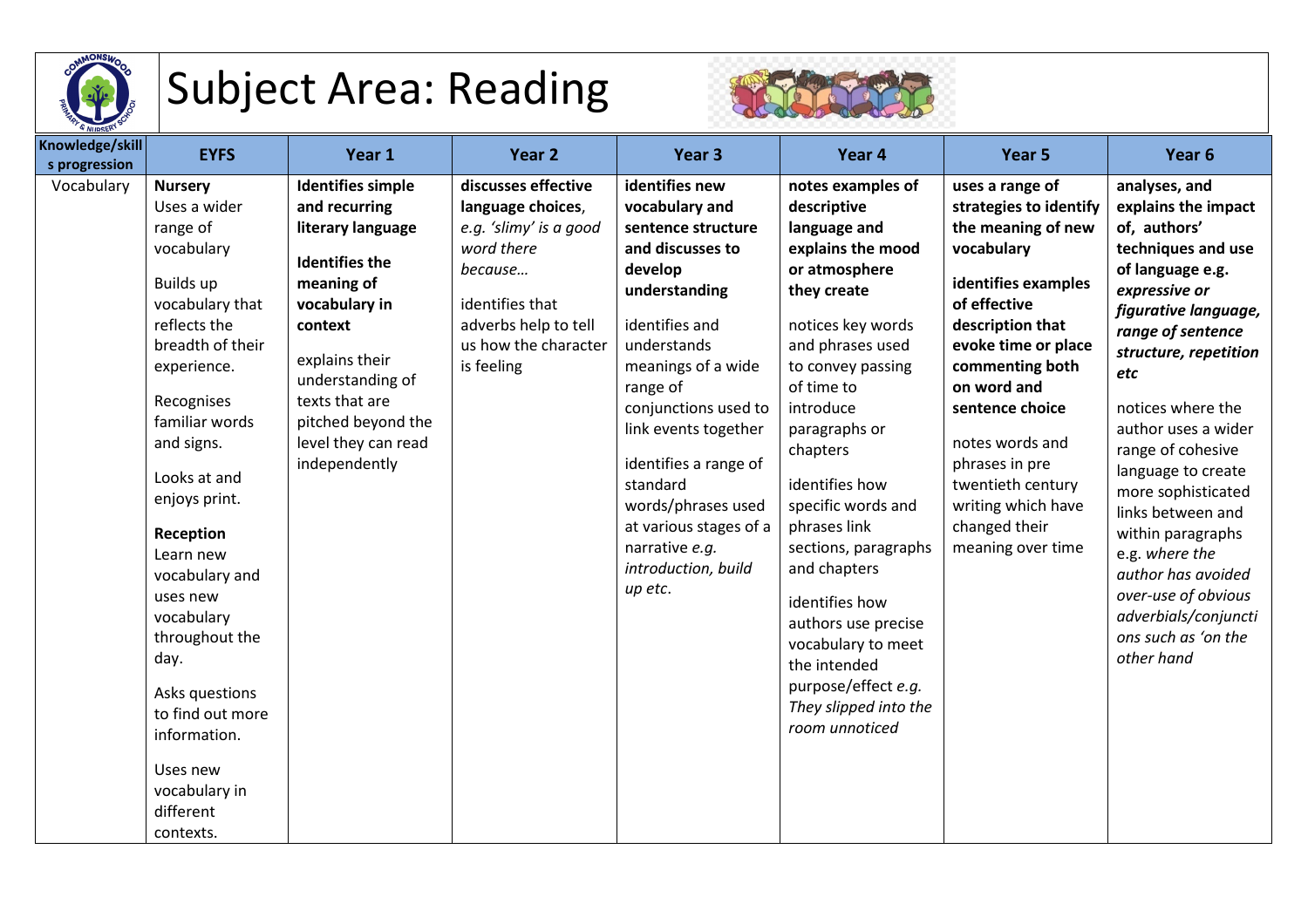| Knowledge/skill<br>s progression | <b>EYFS</b>        | Year 1                 | Year 2                                   | Year <sub>3</sub>                     | Year 4                | Year 5               | Year <sub>6</sub>     |
|----------------------------------|--------------------|------------------------|------------------------------------------|---------------------------------------|-----------------------|----------------------|-----------------------|
| Retrieving                       | <b>Nursery</b>     | with support,          | identifies words and                     | refers back to the                    | recognises the        | comments on use of   | retrieves             |
|                                  | Sing a large       | justifies their views  | phrases that link                        | text for evidence                     | introduction, build-  | language using       | information,          |
|                                  | repertoire of      | about texts they       | events                                   | when explaining                       | up, climax or         | terminology          | referring to more     |
|                                  | songs.             | have had read to       |                                          |                                       | conflict and          | including            | than one place in     |
|                                  |                    | them e.g. uses the     | refers back to the                       | extracts information                  | resolution in         | onomatopoeia,        | the text, and where   |
|                                  | Know many          | word 'because'         | text for evidence                        | from tables and                       | narrative             | metaphor,            | there is competing    |
|                                  | rhymes, be able    |                        | retrieves                                | charts                                |                       | personification      | (distracting)         |
|                                  | to talk about      | recognises patterns    | information stated                       | recognises some                       | retrieves             |                      | information           |
|                                  | familiar books,    | in texts, e.g.         | within text (may not                     | different forms of                    | information from      | notes how cohesion   |                       |
|                                  | and be able to     | repeated phrases       | be obvious)                              | poetry                                | text where there is   | is achieved in       | recognises how the    |
|                                  | tell a long story. | and refrains           |                                          |                                       | competing             | different ways       | author of non-fiction |
|                                  | Talks about        | discusses the          | uses evidence from                       | retrieves                             | (distracting)         | identifies how the   | texts expresses,      |
|                                  | events and         | significance of the    | a text - may look                        | information from                      | information           | author signals       | sequences and links   |
|                                  | principal          | title                  | through the book to                      | text where there is                   | identifies a wide     | change in the        | points                |
|                                  | characters in      |                        | help them                                | competing                             | range of poetic       | narration, time and  | explains how poets    |
|                                  | stories.           | observes the           | remember or use                          | (distracting)                         | forms, e.g. cinquain, | place and notes the  | create shades of      |
|                                  |                    | punctuation and        | information                              | information                           | haiku, calligram,     | effect that this has | meaning, justifying   |
|                                  |                    | uses this to aid       |                                          |                                       | kenning               | on them as the       | own views with        |
|                                  | Reception          | understanding          | shows awareness of<br>use of features of | uses contents pages<br>and indexes to |                       | reader               | reference to the text |
|                                  | Articulate their   | retrieves key          | organisation e.g.                        | locate, retrieve and                  | identifies key words  |                      | and to other sources  |
|                                  | ideas and          | information from a     |                                          | record information                    | and phrases as        | retrieves            | of evidence e.g.      |
|                                  | thoughts in well   |                        | index, bold headings                     | from non-fiction                      | evidence when         | information,         | wider reading         |
|                                  | formed             | text                   | makes statements                         | texts                                 | making a point        | referring to more    |                       |
|                                  |                    | identifies complete    | about characters on                      |                                       | identifies the        | than one place in    | considers when a      |
|                                  | sentences.         | sentences              | the basis of what is                     | recognises different                  | structure and         | the text, and where  | story was first       |
|                                  | Describe events    |                        | said and done,                           | narrative genres                      | features of a range   | there is competing   | published, and        |
|                                  | in some detail.    | identifies typical     | making note of how                       |                                       | of non-fiction,       | (distracting)        | discusses the         |
|                                  |                    | phrases e.g. story     | verbs and adverbs                        | notices the                           | narrative and poetry  | information          | audience that the     |
|                                  | Engage in story    | openings and           | support their                            | difference between                    | texts.                | identifies and       | author had in mind,   |
|                                  | time.              | endings                | judgements e.g. 'I                       | 1 and 3 <sup>rd</sup> person          |                       | compares             | when reading texts    |
|                                  | Retell the story,  | understands that       | think she is                             | accounts st                           | analyses how          | underlying themes    | from our literary     |
|                                  | once they have     | there is a range of    | selfish/kind/angry                       | identifies the                        | structural and        | in a range of        | heritage              |
|                                  | developed a deep   | non-fiction texts,     | because it says she                      | conventions of                        | presentational        | narrative texts e.g. | identifies and        |
|                                  | familiarity with   | e.g. different layouts |                                          | different types of                    | features contribute   | can track            | analyses              |
|                                  | the text, some as  |                        |                                          | writing e.g. greetings                | to purpose in a       | words/phrases        | conventions across a  |
|                                  | exact repetition   |                        | begins to                                | in a letter/email,                    | range of texts        | linked with the      | range of non-fiction  |
|                                  |                    |                        | understand that                          |                                       |                       |                      |                       |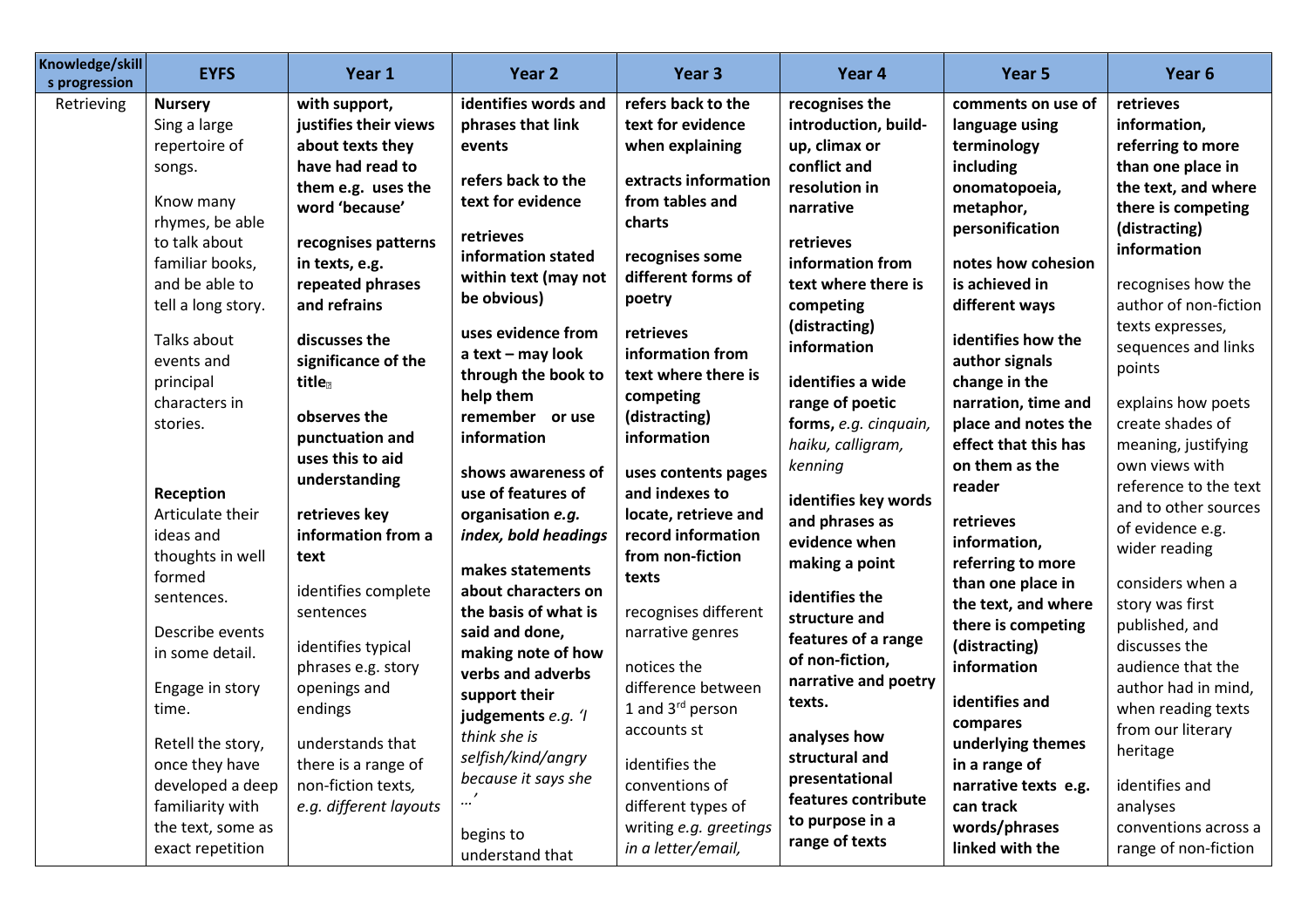| Knowledge/skill<br>s progression | <b>EYFS</b>                                                                                               | Year 1                                                                                                                                                                                                                                                                                        | Year 2                                                                                                                                                                                                                                                                                                                                                                                                                                                                                                                                                                                                                                                                            | Year 3                                                       | Year 4                                                                                                                                                                                                                                                                                                                                                                                                                                                        | Year 5                                                                                                                                                                                                                                                                                                                                                                                                                                                                                                                                                                                                                                                                                            | Year 6                                                                                                                                                                  |
|----------------------------------|-----------------------------------------------------------------------------------------------------------|-----------------------------------------------------------------------------------------------------------------------------------------------------------------------------------------------------------------------------------------------------------------------------------------------|-----------------------------------------------------------------------------------------------------------------------------------------------------------------------------------------------------------------------------------------------------------------------------------------------------------------------------------------------------------------------------------------------------------------------------------------------------------------------------------------------------------------------------------------------------------------------------------------------------------------------------------------------------------------------------------|--------------------------------------------------------------|---------------------------------------------------------------------------------------------------------------------------------------------------------------------------------------------------------------------------------------------------------------------------------------------------------------------------------------------------------------------------------------------------------------------------------------------------------------|---------------------------------------------------------------------------------------------------------------------------------------------------------------------------------------------------------------------------------------------------------------------------------------------------------------------------------------------------------------------------------------------------------------------------------------------------------------------------------------------------------------------------------------------------------------------------------------------------------------------------------------------------------------------------------------------------|-------------------------------------------------------------------------------------------------------------------------------------------------------------------------|
|                                  | and some in their<br>own words.<br>Learns rhymes,<br>poems and songs.<br>Engage in non-<br>fiction books. | for instructions, non-<br>fiction books etc.<br>begins to<br>understand how<br>written language can<br>be structured<br>differently according<br>to genre e.g. in order<br>to build surprise in a<br>narrative or present<br>facts in non-fiction<br>comments on things<br>that interest them | written language<br>(standard English)<br>has conventions that<br>don't apply in<br>spoken language<br>explains differences<br>between fiction and<br>non-fiction<br>understands that<br>books can be used to<br>find things out, and<br>is beginning to do so<br>recognises that<br>information is<br>grouped according<br>to subject<br>begins to use<br>dictionaries,<br>glossaries and<br>indexes to locate<br>meanings and<br>information<br>identifies simple<br>literary language e.g.<br>words/phrases that<br>identify a traditional<br>tale/narrative/story<br>identifies elements<br>of an author's style<br>e.g. familiar<br>characters, settings<br>or common themes | diary entries,<br>numbers and<br>headings in<br>instructions | identifies events that<br>are presented in<br>more detail and<br>those that are<br>skimmed over<br>identifies underlying<br>themes in a range of<br>narrative texts e.g.<br>courage over<br>adversity, loss etc.<br>identifies the way<br>descriptive language<br>and small details are<br>used to build an<br>impression of an<br>unfamiliar place<br>identifies figurative<br>and expressive<br>language that builds<br>a fuller picture of a<br>character. | theme throughout a<br>narrative and note<br>how the author<br>keeps reinforcing<br>the theme<br>throughout.<br>identifies how an<br>author varies pace<br>by using direct or<br>reported speech at<br>different points in a<br>story<br>comments on how a<br>character is built<br>and presented,<br>referring to<br>dialogue, action and<br>description<br>retrieves, records<br>and presents ideas<br>from non-fiction in a<br>different format e.g.<br>retrieves<br>information from a<br>report to inform a<br>persuasive text<br>identifies precision<br>in the use of<br>technical<br>terminology and<br>considers the<br>different reasons for<br>why an author might<br>use this e.g. for | text types and forms<br>looking at the<br>differences in<br>conventions within<br>the same text type<br>e.g. categorise sub-<br>sets of persuasive<br>texts into groups |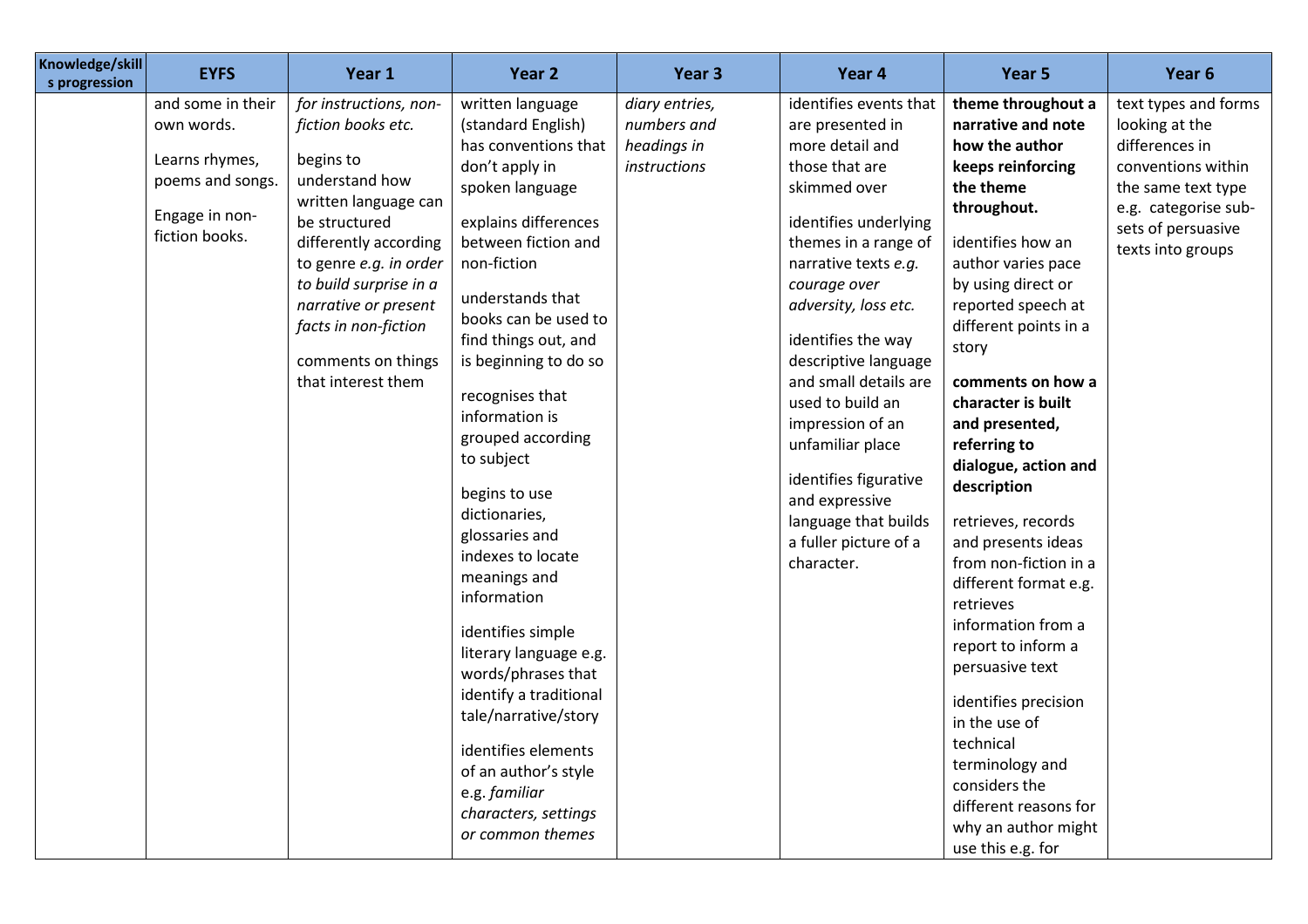| Knowledge/skill<br>s progression | <b>EYFS</b>                                                                                                                                                                                                                                                                                                 | Year 1                                                                                                                                          | Year 2                                                                                                                                                                                                                                                                                                                                                                                                       | Year <sub>3</sub>                                                                                                                | Year 4                                                                                                                                                | Year 5                                                                                                                                                                                                                                                                                       | Year <sub>6</sub>                                                                                                                                                                                                                                                                                                       |
|----------------------------------|-------------------------------------------------------------------------------------------------------------------------------------------------------------------------------------------------------------------------------------------------------------------------------------------------------------|-------------------------------------------------------------------------------------------------------------------------------------------------|--------------------------------------------------------------------------------------------------------------------------------------------------------------------------------------------------------------------------------------------------------------------------------------------------------------------------------------------------------------------------------------------------------------|----------------------------------------------------------------------------------------------------------------------------------|-------------------------------------------------------------------------------------------------------------------------------------------------------|----------------------------------------------------------------------------------------------------------------------------------------------------------------------------------------------------------------------------------------------------------------------------------------------|-------------------------------------------------------------------------------------------------------------------------------------------------------------------------------------------------------------------------------------------------------------------------------------------------------------------------|
| Summarising                      | <b>Nursery</b><br>Be able to<br>express a point<br>of view and to<br>debate when<br>they disagree<br>with an adult or<br>friend.<br>Respond to what<br>they have heard,<br>expressing their<br>thoughts and<br>feelings.<br>Reception<br>Listen to and talk<br>about stories to<br>build familiarity<br>and | identifies how non-<br>fiction texts are<br>sequenced<br>identifies the<br>beginning, middle<br>and end of stories<br>and pattern in<br>poetry? | identifies how<br>settings and<br>characters are<br>created using<br>specific vocabulary<br>that creates imagery<br>identifies that the<br>verbs used for<br>dialogue tell us how<br>a character is feeling<br>e.g. "I grabbed "<br>or  he shouted.<br>identifies the<br>sequence of events<br>e.g. answers<br>questions such as<br>'Which event<br>happened first?<br>What happened<br>before he fell over? | summarises main<br>ideas from a text<br>begins to identify<br>themes across texts<br>e.g. friendship, good<br>and evil, bullying | explains and<br>justifies an opinion<br>on the resolution of<br>an issue/whole<br>narrative<br>summarises the<br>main ideas of a non-<br>fiction text | genuinely<br>informative reasons,<br>or to 'bamboozle'<br>the reader<br>summarises main<br>ideas from more<br>than one text to<br>support note taking<br>analyses<br>information from<br>tables and charts<br>and can incorporate<br>this information into<br>a summary of the<br>whole text | summarises<br>competing views<br>analyses dialogue<br>at certain points in<br>a story and<br>summarises its<br>purpose e.g. to<br>explain plot, show<br>character and<br>relationships,<br>convey mood or<br>create humour<br>discusses main<br>ideas from a text<br>within a group and<br>summarises the<br>discussion |
|                                  | understanding.                                                                                                                                                                                                                                                                                              |                                                                                                                                                 |                                                                                                                                                                                                                                                                                                                                                                                                              |                                                                                                                                  |                                                                                                                                                       |                                                                                                                                                                                                                                                                                              |                                                                                                                                                                                                                                                                                                                         |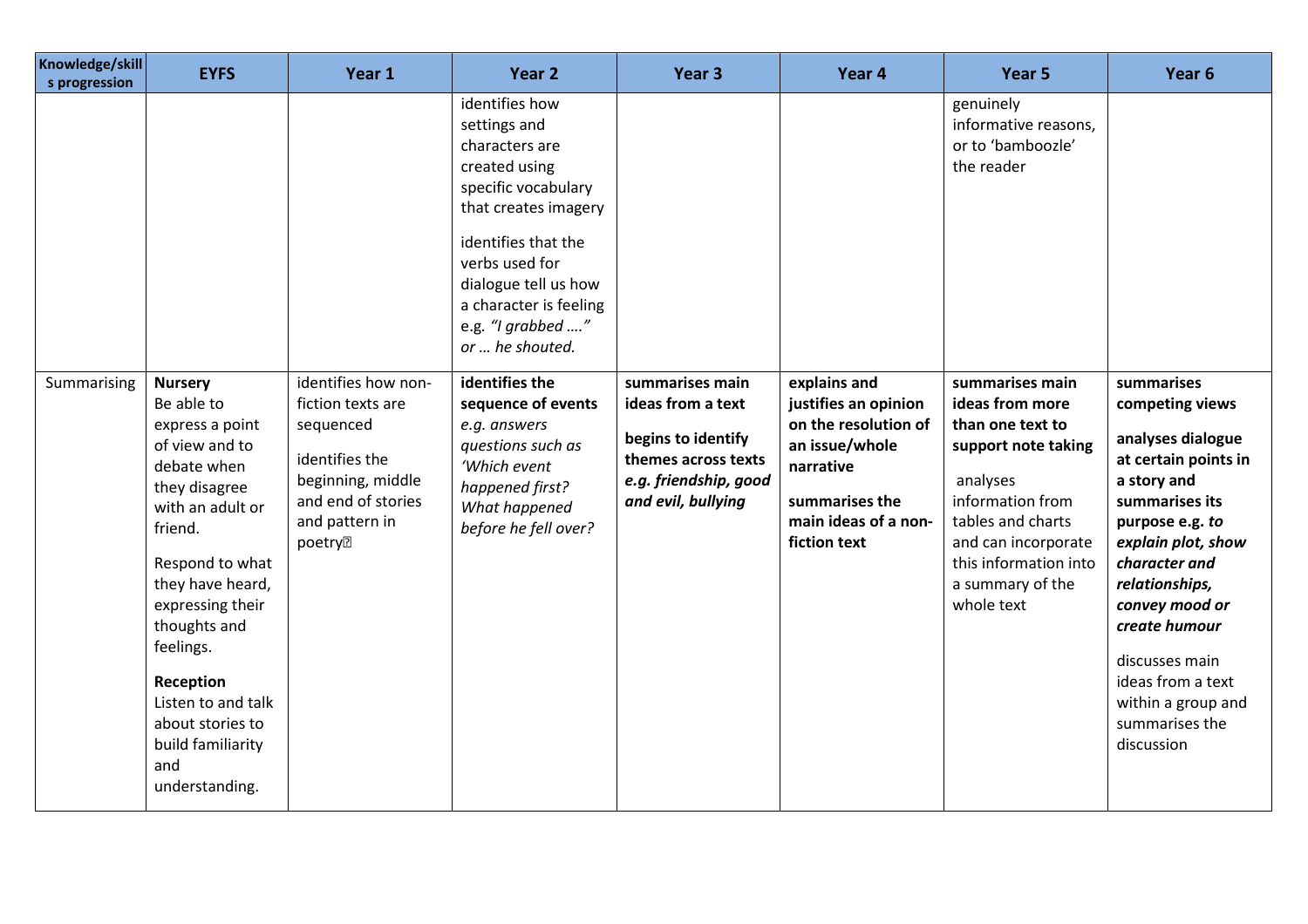| identifies<br>Inferring<br><b>Nursery</b><br>goals/motives of the<br>Enjoy listening<br>to stories and<br>main character on<br>the basis of what<br>can remember<br>much of what<br>they have said and<br>done e.g. 'I think she<br>happens.<br>wants her daddy to<br>Understands<br>help her build a<br>'why' questions.<br>sandcastle.'<br>expresses<br>preferences linked<br>Reception<br>to own experiences<br>Connect one idea<br>e.g. 'I like going to<br>or action to<br>the beach too'.<br>another using a<br>range of<br>uses different voices<br>connectives.<br>for characters when<br>reading dialogue<br>Listens to and<br>aloud<br>talks about<br>selected non-<br>uses different voice<br>fiction to develop<br>pitch to indicate<br>a deep familiarity<br>whether they are<br>with new<br>knowledge and<br>reading an<br>vocabulary.<br>exclamation or<br>question | demonstrates<br>empathy with<br>characters looking<br>at descriptions and<br>actions<br>identifies evidence<br>of change as a result<br>of events, for<br>example in<br>character behaviour<br>recognises that<br>different characters<br>have different<br>thoughts/feelings<br>about, views on and<br>responses to<br>particular scenarios<br>e.g. that the wolf<br>would see the story<br>of Red Riding Hood<br>differently from the<br>girl herself<br>explains how the<br>way a character<br>speaks reflects their<br>personality | suggests reasons for<br>actions and events<br>infers characters'<br>feelings, motives,<br>behaviour and<br>relationships based<br>on descriptions and<br>their actions in the<br>story<br>identifies with<br>characters and<br>makes links with<br>own experiences<br>when making<br>judgements about<br>the characters'<br>actions<br>justifies their views<br>about what they<br>have read<br><b>Identifies how</b><br>settings are used to<br>create atmosphere<br>e.g. what words /<br>phrases in this | identifies<br>techniques used by<br>the author to<br>persuade the reader<br>to feel sympathy or<br>dislike<br>justifies opinions of<br>particular characters<br>distinguishes<br>between fact and<br>opinion<br>makes deductions<br>about the motives<br>and feelings that<br>might lay behind<br>characters' words<br>summarises the way<br>that the setting<br>affects characters'<br>appearance, actions<br>and relationships<br>e.g. 'The children in<br>The Lion, The Witch<br>and The Wardrobe<br>are family and speak | provides evidence<br>of characters<br>changing during a<br>story and discusses<br>possible reasons<br>where reasons are<br>not obviously stated<br>in the text<br>recognises that<br>characters may have<br>different<br>perspectives in the<br>story<br>considers the time<br>and place where a<br>story is set and<br>looks for evidence<br>of how that affects<br>characters'<br>behaviour and/or<br>plot development<br>explores in-depth<br>the meaning of<br>particular<br>multilayered<br>(figurative) | draws reasoned<br>conclusions from<br>non-fiction texts<br>which present<br>differences of<br>opinion<br>analyses why and<br>how scene changes<br>are made and how<br>they affect<br>characters and<br>events<br>distinguishes<br>between implicit<br>and explicit points<br>of view<br>identifies and<br>summarises<br>underlying themes<br>in a range of<br>narrative texts<br>noting where there<br>are several themes<br>competing in a text<br>provides evidence |
|------------------------------------------------------------------------------------------------------------------------------------------------------------------------------------------------------------------------------------------------------------------------------------------------------------------------------------------------------------------------------------------------------------------------------------------------------------------------------------------------------------------------------------------------------------------------------------------------------------------------------------------------------------------------------------------------------------------------------------------------------------------------------------------------------------------------------------------------------------------------------------|----------------------------------------------------------------------------------------------------------------------------------------------------------------------------------------------------------------------------------------------------------------------------------------------------------------------------------------------------------------------------------------------------------------------------------------------------------------------------------------------------------------------------------------|------------------------------------------------------------------------------------------------------------------------------------------------------------------------------------------------------------------------------------------------------------------------------------------------------------------------------------------------------------------------------------------------------------------------------------------------------------------------------------------------------------|------------------------------------------------------------------------------------------------------------------------------------------------------------------------------------------------------------------------------------------------------------------------------------------------------------------------------------------------------------------------------------------------------------------------------------------------------------------------------------------------------------------------------|---------------------------------------------------------------------------------------------------------------------------------------------------------------------------------------------------------------------------------------------------------------------------------------------------------------------------------------------------------------------------------------------------------------------------------------------------------------------------------------------------------------|-----------------------------------------------------------------------------------------------------------------------------------------------------------------------------------------------------------------------------------------------------------------------------------------------------------------------------------------------------------------------------------------------------------------------------------------------------------------------|
|                                                                                                                                                                                                                                                                                                                                                                                                                                                                                                                                                                                                                                                                                                                                                                                                                                                                                    | identifies common<br>themes in traditional<br>tales e.g. use of<br>magic objects, good<br>overcoming evil, a<br>bad character<br>learning a lesson and<br>changing their<br>behaviour                                                                                                                                                                                                                                                                                                                                                  | description indicate<br>that bad things<br>might be about to<br>happen in this<br>place?<br>identifies evidence<br>of relationship<br>between characters<br>based on dialogue<br>and behaviour                                                                                                                                                                                                                                                                                                             | and act differently to<br>the class mates in<br>The Angel of Nitshill<br>Road'<br>comments on the<br>way key characters<br>respond to a<br>problem<br>makes deductions<br>about characters'                                                                                                                                                                                                                                                                                                                                  | word/phrases,<br>deciding what effect<br>the author most<br>probably intended<br>on the reader and<br>justifying this with<br>further evidence<br>from the text<br>summarises ideas<br>across paragraphs,                                                                                                                                                                                                                                                                                                     | to explain how<br>themes emerge and<br>conventions are<br>applied in a range of<br>fiction and non-<br>fiction genres<br>explains underlying<br>themes across a<br>range of poetry                                                                                                                                                                                                                                                                                    |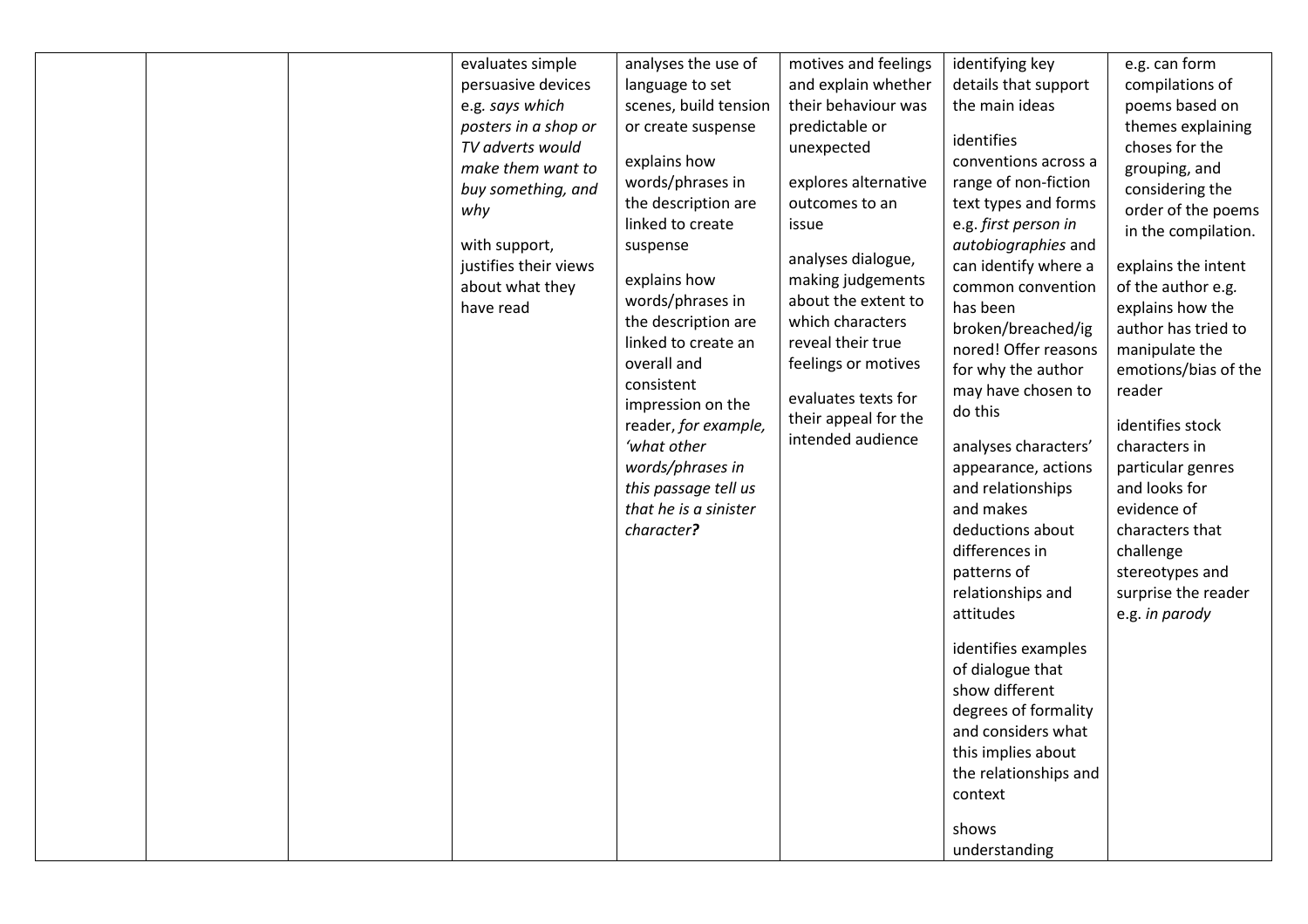| Knowledge/skill<br>s progression | <b>EYFS</b>                                                                                                                                                             | Year 1                         | Year 2                                                                                                                                                                                                                                 | Year <sub>3</sub>                                                                                                                           | Year 4                                                                                                         | Year 5                                                                                              | Year 6 |
|----------------------------------|-------------------------------------------------------------------------------------------------------------------------------------------------------------------------|--------------------------------|----------------------------------------------------------------------------------------------------------------------------------------------------------------------------------------------------------------------------------------|---------------------------------------------------------------------------------------------------------------------------------------------|----------------------------------------------------------------------------------------------------------------|-----------------------------------------------------------------------------------------------------|--------|
|                                  |                                                                                                                                                                         |                                |                                                                                                                                                                                                                                        |                                                                                                                                             |                                                                                                                | through emphasis,<br>intonation and<br>volume when<br>performing                                    |        |
| Predicting                       | <b>Nursery</b><br>Developing an<br>understanding<br>of simple<br>concepts.<br>Can retell a<br>simple past<br>event in order.<br>Suggests how<br>the story might<br>end. | predicts events and<br>endings | predicts with<br>increasing accuracy<br>during reading and<br>then adapts<br>prediction in the<br>light of new<br>information<br>predicts some key<br>events of a story<br>based on the<br>settings described in<br>the story opening. | predicts what might<br>happen from details<br>stated and can<br>indicate the<br>strength/likelihood<br>of their prediction<br>being correct | predicts on the basis<br>of mood or<br>atmosphere how a<br>character will<br>behave in a<br>particular setting | identifies whether<br>changes in<br>characters met or<br>challenged the<br>reader's<br>expectations | n/a    |
|                                  | Reception<br>Uses talk to<br>sequence, order<br>and clarify<br>thinking, ideas,<br>feelings and<br>events.<br>Anticipates key<br>events in stories.                     |                                |                                                                                                                                                                                                                                        |                                                                                                                                             |                                                                                                                |                                                                                                     |        |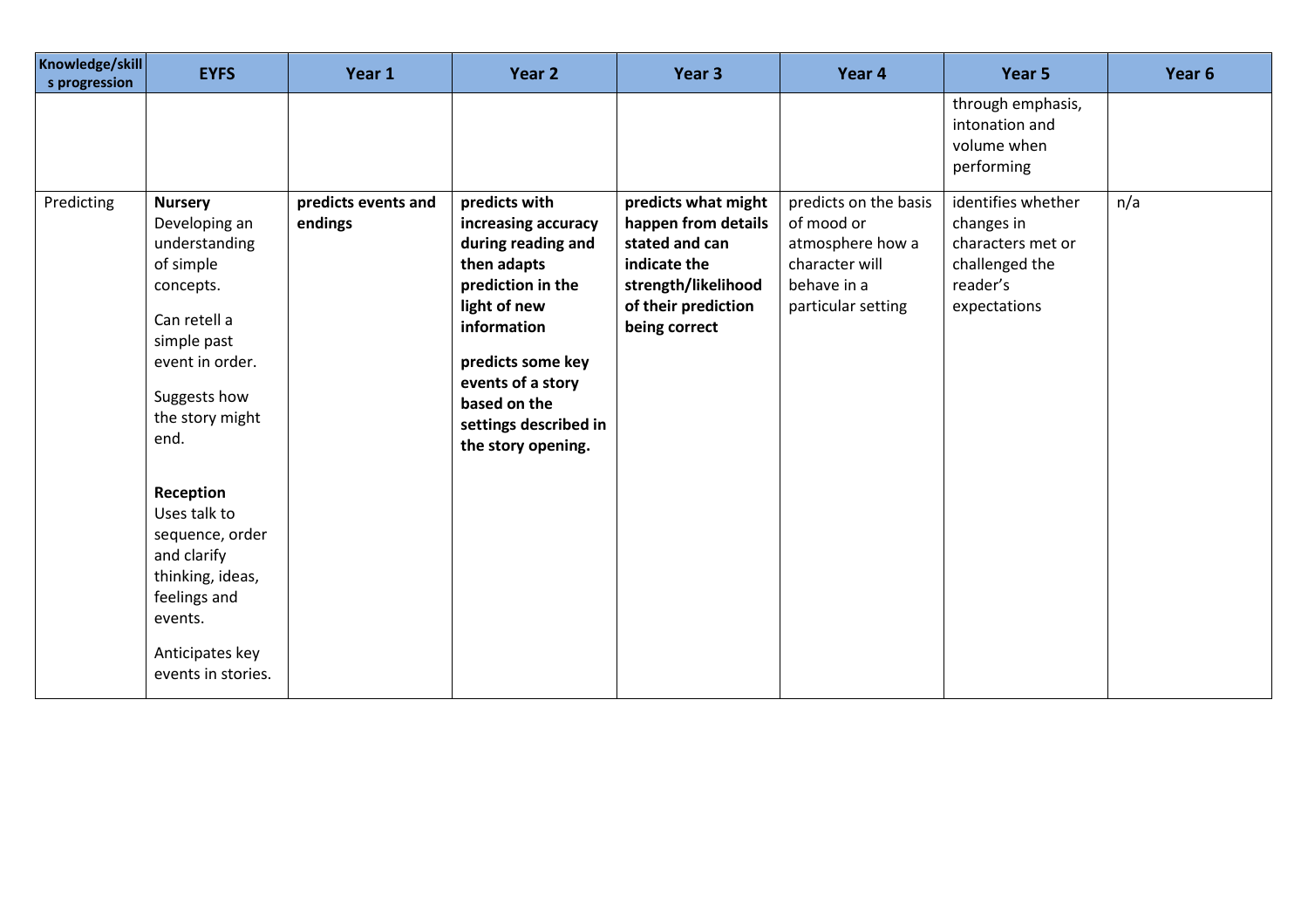| Knowledge/skill<br>s progression | <b>EYFS</b> | Year 1 | Year 2 | Year 3                                                                                                  | Year 4                                                                                                                                                                                                                                                                                                                         | Year 5                                                                                                                                                                                                                                                                                                                                                                                                               | Year 6                                                                                                                                                                                                                                                                                                                                                                                                              |
|----------------------------------|-------------|--------|--------|---------------------------------------------------------------------------------------------------------|--------------------------------------------------------------------------------------------------------------------------------------------------------------------------------------------------------------------------------------------------------------------------------------------------------------------------------|----------------------------------------------------------------------------------------------------------------------------------------------------------------------------------------------------------------------------------------------------------------------------------------------------------------------------------------------------------------------------------------------------------------------|---------------------------------------------------------------------------------------------------------------------------------------------------------------------------------------------------------------------------------------------------------------------------------------------------------------------------------------------------------------------------------------------------------------------|
| Analysing                        |             |        |        | analyses and<br>compares plot<br>structure<br>recognises the move<br>from general to<br>specific detail | analyses how the<br>structure of non-<br>fiction relates to its<br>purpose e.g. how<br>the points in a<br>persuasive speech<br>lead you to the<br>author's viewpoint<br>analyses how poetry<br>is structured and its<br>effect on the reader<br>exemplifies the<br>move between<br>generalisations and<br>specific information | analyses the<br>structure of more<br>complex non-linear<br>narratives (print and<br>electronic texts that<br>require choices to<br>be made by the<br>reader, creating<br>multiple plots) e.g.<br>experimenting with<br>the different paths<br>that the reader can<br>take through the<br>text<br>analyses paragraph<br>structures in similar<br>texts noting and<br>commenting on<br>similarities and<br>differences | justifies personal<br>response to<br>narratives with<br>suitable expansion<br>e.g. whether it was<br>believable,<br>whether dilemmas<br>were resolved<br>satisfactorily<br>identifies how<br>authors use a range<br>of narrative<br>structures e.g.<br>stories within<br>stories, flashbacks<br>and can<br>demonstrate<br>understanding by<br>re-telling/writing<br>the narrative using<br>a different<br>structure |